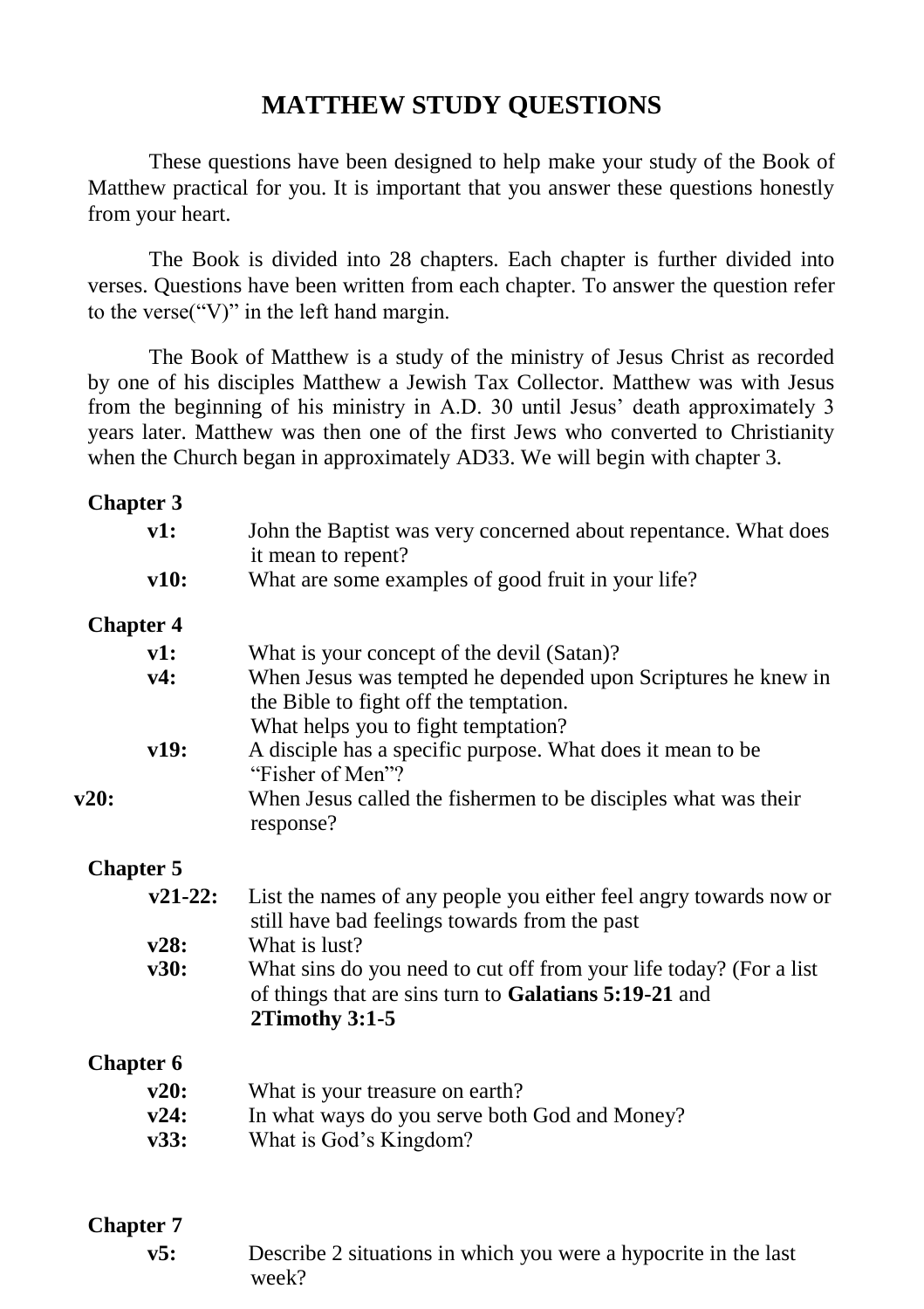| $v13-14:$<br>v24: | Why is the road to God narrow if God loves everyone?<br>What standard have you built your life on?                                                        |  |
|-------------------|-----------------------------------------------------------------------------------------------------------------------------------------------------------|--|
| <b>Chapter 8</b>  |                                                                                                                                                           |  |
| v8:               | Why was Jesus so impressed with the centurion's faith? Would he<br>be impressed with your life?                                                           |  |
| $v18-22:$         | What type of commitment does Jesus expect from his disciples?                                                                                             |  |
| <b>Chapter 9</b>  |                                                                                                                                                           |  |
| v12:              | Do you consider yourself spiritually healthy or spiritually sick?<br>Why?                                                                                 |  |
| $v16-17:$         | What needs to change in your attitude for you to be a new wine<br>skin?                                                                                   |  |
| v36:              | What causes you to feel harassed and helpless?                                                                                                            |  |
| <b>Chapter 10</b> |                                                                                                                                                           |  |
| v17:              | Why did Jesus tell his disciples to be shrewd as snakes and<br>innocent as doves as they were teaching people about him?                                  |  |
| v36:              | Jesus said that the people who would most oppose you in your<br>decision to follow him would be members of your own<br>family. What is that?              |  |
| <b>Chapter 11</b> |                                                                                                                                                           |  |
| v12:              | Why does Jesus predict that only 'forceful' men will take hold of<br>the Kingdom of Heaven?                                                               |  |
| v29:              | Two characteristics of Jesus are humility and gentleness. Are you<br>like Jesus in this way?                                                              |  |
| <b>Chapter 12</b> |                                                                                                                                                           |  |
| v34-37:           | Jesus is very concerned about your heart. A measure of the<br>condition of our heart is what comes out of our mouth. How<br>would Jesus judge your heart? |  |
| <b>Chapter 13</b> |                                                                                                                                                           |  |
| $v1-9:$           | The different soils are different types of hearts.                                                                                                        |  |
| v4:               | This path is hard heart towards God.                                                                                                                      |  |
| v5:               | The rocky soil is an emotional heart that gets very excited about<br>God at times and forgets God at other times.                                         |  |
| v7:               | The thorny soil is heart that feels the need to know God but the<br>pressure of daily life and fear of people prevents it.                                |  |
| v8:               | The good soil is the heart that is devoted to knowing God and<br>helping others to know God.<br>Which type are you? Why?                                  |  |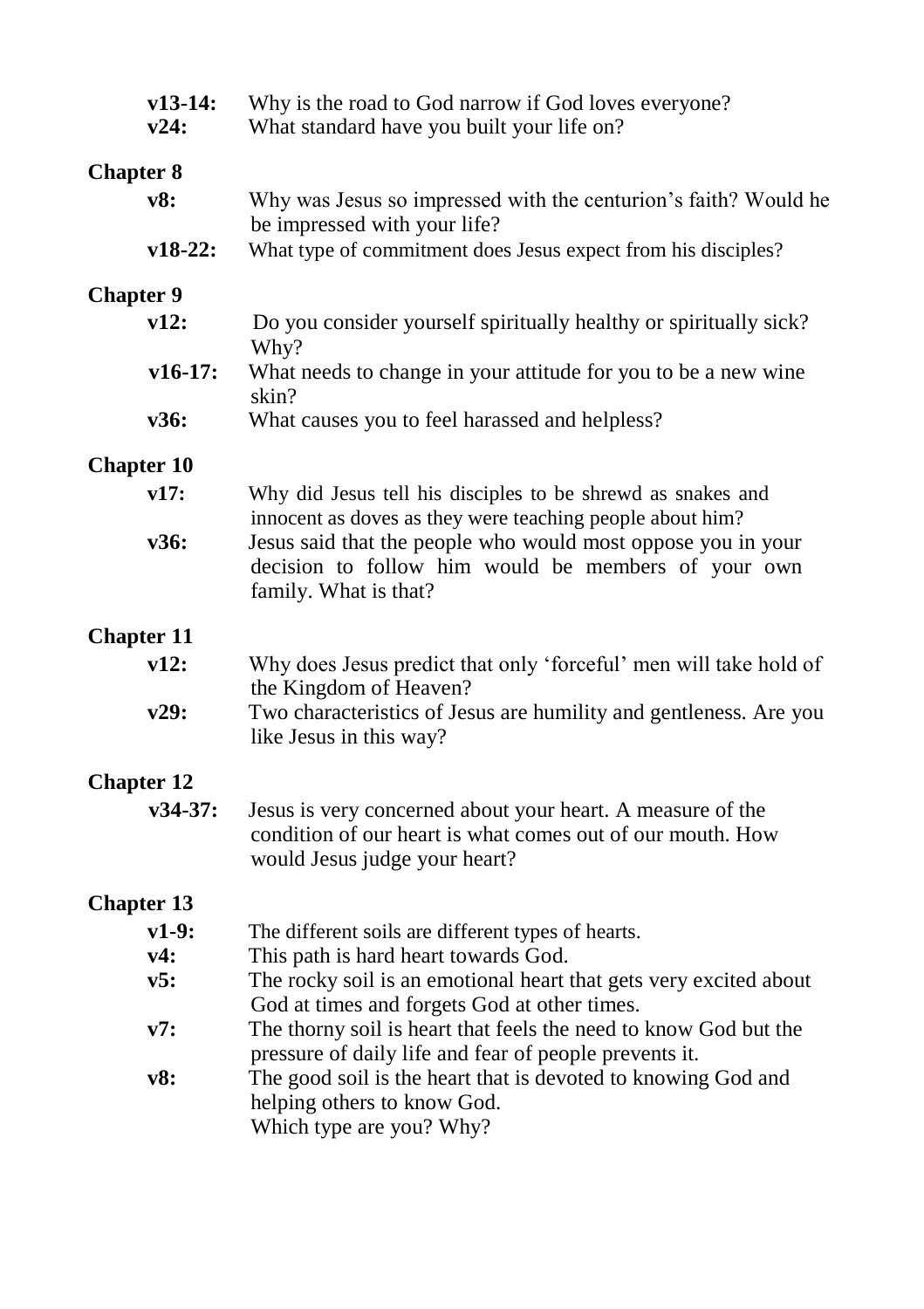| $v14-15:$                               | What does this passage say is the problem with our heart that<br>keeps us from understanding the Bible?                                               |
|-----------------------------------------|-------------------------------------------------------------------------------------------------------------------------------------------------------|
| <b>Chapter 14</b>                       |                                                                                                                                                       |
| $v13-16:$                               | As Jesus walked with disciples he was constantly challenging<br>them to not be selfish. In what ways are you selfish?                                 |
| $v28-33:$                               | Why did Peter begin to sink?                                                                                                                          |
| <b>Chapter 15</b><br>$v8-9:$<br>v17-19: | How do you honour God with your lips and not your heart?<br>What does Jesus mean when he says evil comes from inside of<br>us? How does it get there? |
| <b>Chapter 16</b>                       |                                                                                                                                                       |
| v16:                                    | What does it mean to be Christ the Son of the living God? Do<br>you believe that Jesus is God's Son?                                                  |
| v24:                                    | How must we deny ourselves?                                                                                                                           |
| <b>Chapter 17</b>                       |                                                                                                                                                       |
| v20:                                    | The disciples were doing the right things but without faith. Why<br>does faith matters?                                                               |
| <b>Chapter 18</b>                       |                                                                                                                                                       |
| v3:                                     | How must you change to have the faith of child?                                                                                                       |
| $v12-13:$                               | Why was Jesus happy about finding the one sheep when he had<br>99 others?                                                                             |
| v35:                                    | What does it mean to forgive someone from your heart?                                                                                                 |
| <b>Chapter 19</b>                       |                                                                                                                                                       |
| v29:                                    | We will have to give up something to follow Jesus but he makes a<br>great promise here. What is the promise?                                          |
| <b>Chapter 20</b>                       |                                                                                                                                                       |
| $v1-12:$                                | Jesus is teaching that no matter when you enter the Kingdom of<br>God you are all the same in importance. Do you agree with that?                     |
| <b>Chapter 21</b>                       |                                                                                                                                                       |
| $v28-30:$                               | Are you more like the first son or the second son?                                                                                                    |
| <b>Chapter 22</b>                       |                                                                                                                                                       |
| $v1-10:$                                | The wedding banquet represents the Kingdom of God. Why<br>would people not want to come?                                                              |